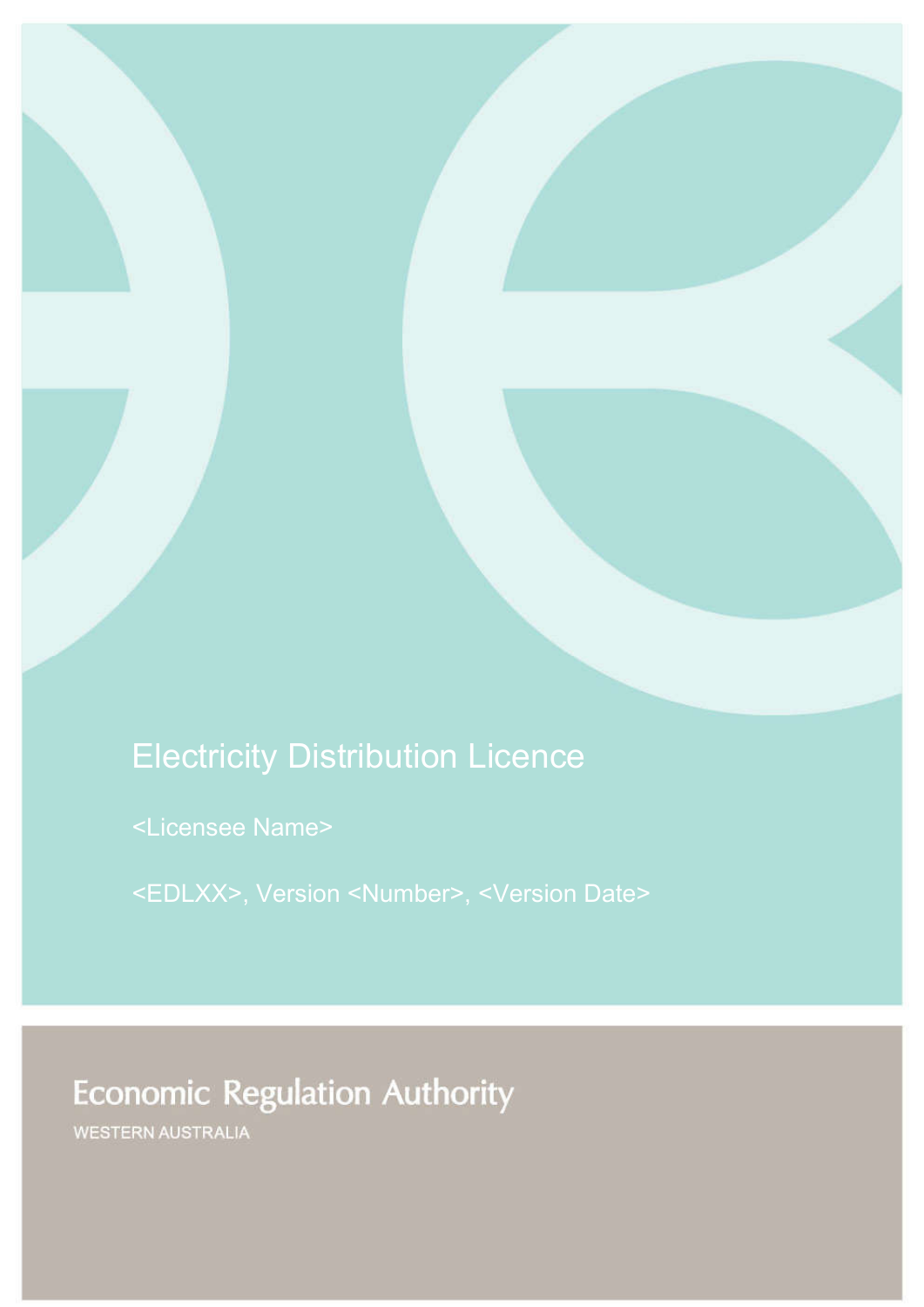# *ELECTRICITY INDUSTRY ACT 2004 (WA)*

Licensee Name: <Licensee Name>

<ABN/ACN Number>

Licence Area: The area set out in the mapplan referred to in clause 2.5.

Licence Number: <EDLXX>

Commencement Date: <Commencement Date>

Version Number: <Number>

Version Date <Version Date>

Signed by a delegate; member; or the Chair of the Economic Regulation Authority

DD Month Year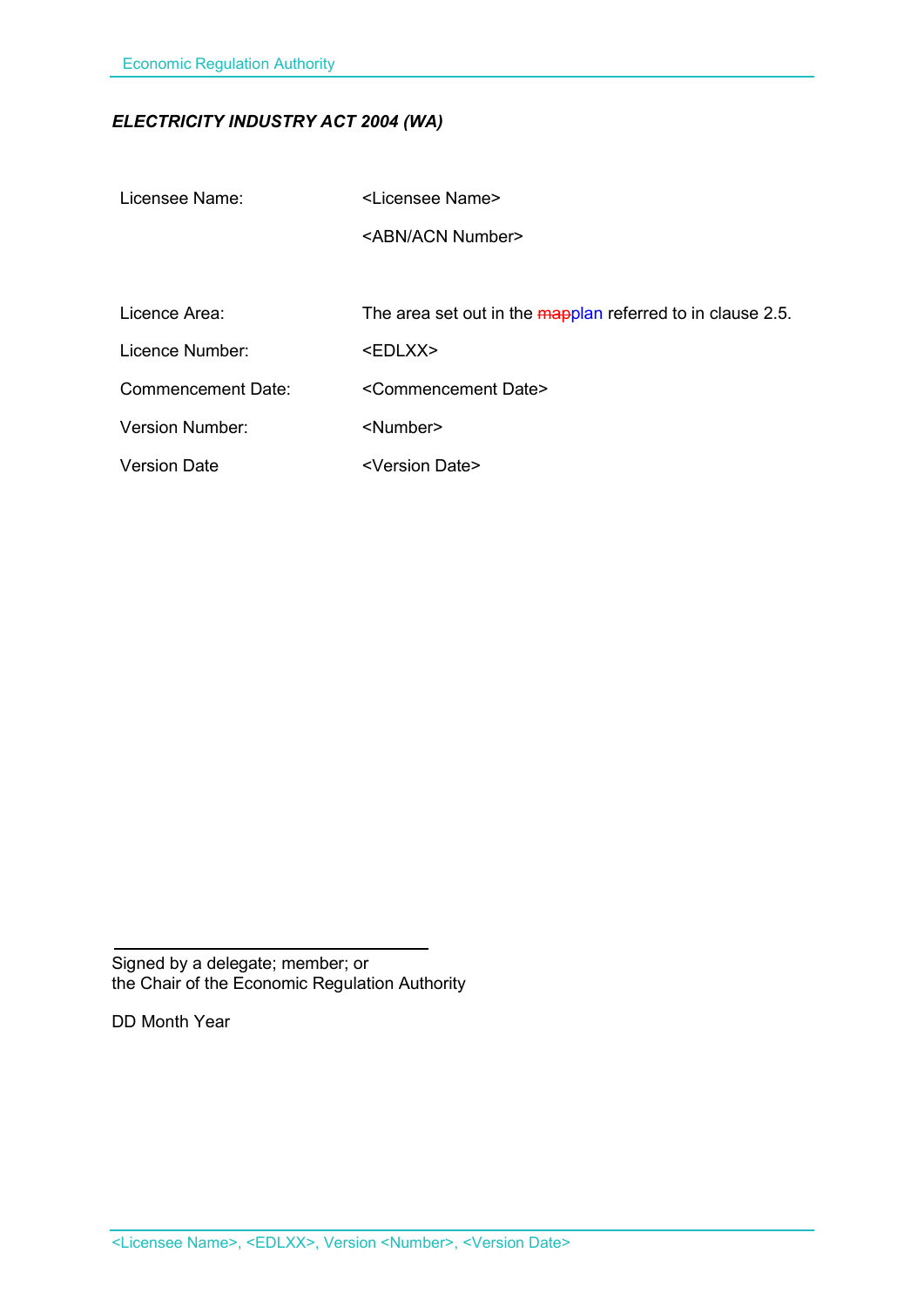# Index

| 1.           |     |                                                          |  |
|--------------|-----|----------------------------------------------------------|--|
|              | 1.1 |                                                          |  |
|              | 1.2 |                                                          |  |
| 2.           |     |                                                          |  |
|              | 2.1 |                                                          |  |
|              | 2.2 |                                                          |  |
|              | 2.3 |                                                          |  |
|              | 2.4 |                                                          |  |
|              | 2.5 |                                                          |  |
| 3.           |     |                                                          |  |
|              | 3.1 |                                                          |  |
|              | 3.2 |                                                          |  |
|              | 3.3 |                                                          |  |
|              | 3.4 |                                                          |  |
|              | 3.5 |                                                          |  |
|              | 3.6 |                                                          |  |
|              | 3.7 |                                                          |  |
|              | 3.8 |                                                          |  |
|              | 3.9 |                                                          |  |
| $\mathbf{4}$ |     |                                                          |  |
|              | 4.1 |                                                          |  |
|              | 4.2 |                                                          |  |
|              | 4.3 |                                                          |  |
|              | 4.4 |                                                          |  |
|              | 4.5 |                                                          |  |
| 5.           |     |                                                          |  |
|              | 5.1 |                                                          |  |
|              | 5.2 |                                                          |  |
|              | 5.3 |                                                          |  |
| 6.           |     |                                                          |  |
|              | 6.1 |                                                          |  |
|              | 6.2 |                                                          |  |
|              | 6.3 |                                                          |  |
|              | 6.4 |                                                          |  |
|              | 6.5 |                                                          |  |
|              | 6.6 | Directions by the ERA to amend Standard Form Contract 13 |  |
|              | 6.7 |                                                          |  |
|              | 6.8 |                                                          |  |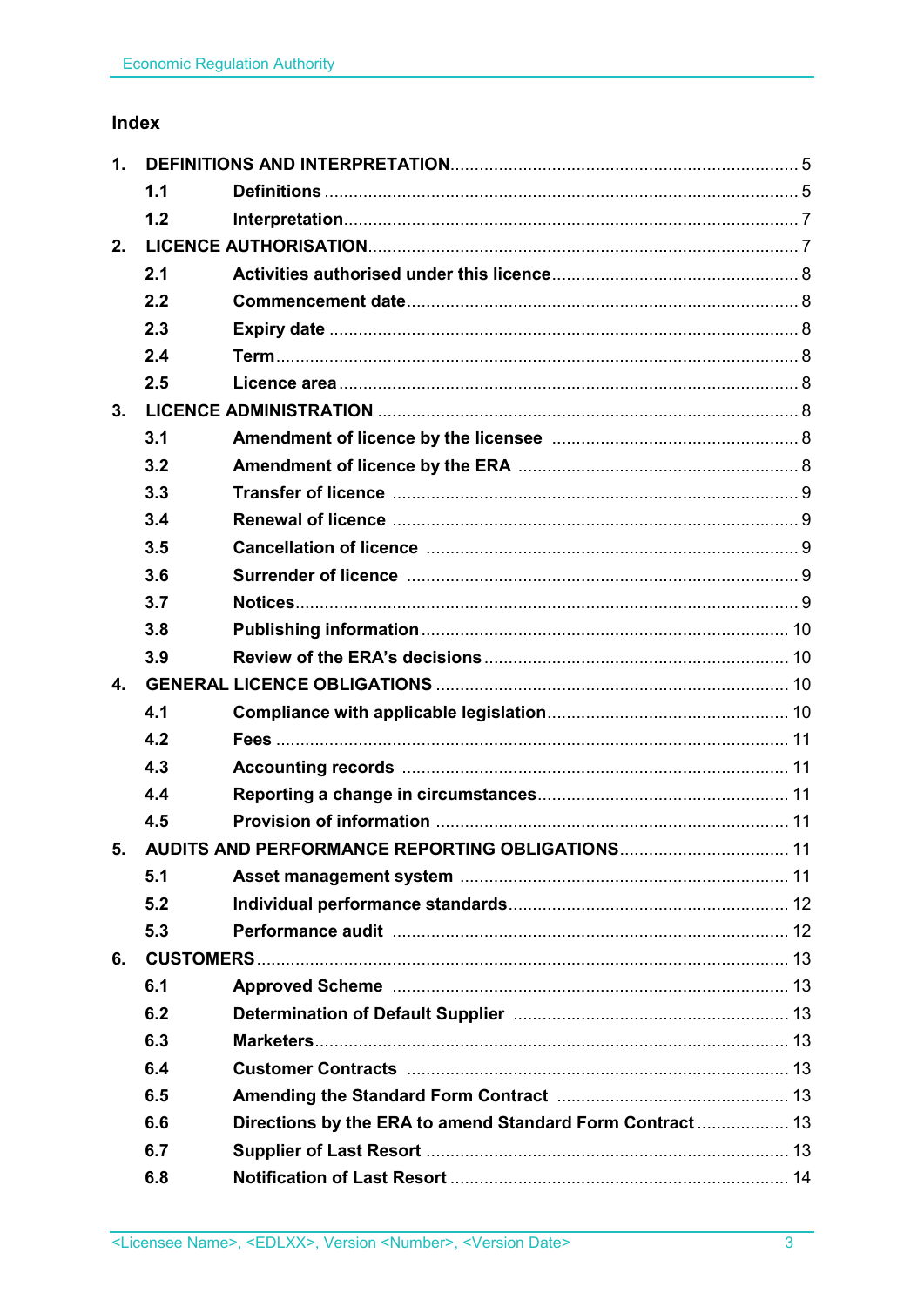| 6.9 |  |
|-----|--|
|     |  |
|     |  |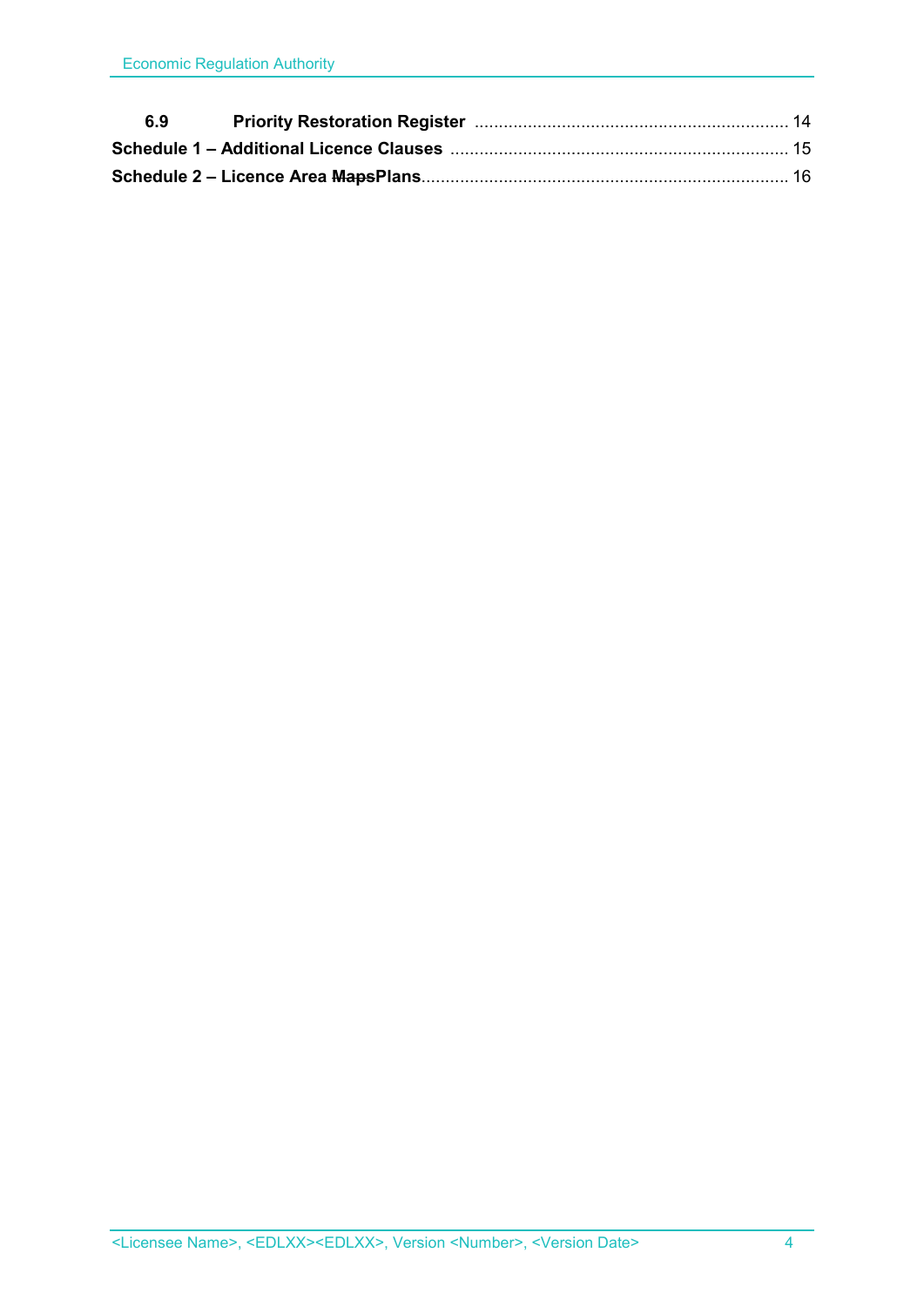# **1. DEFINITIONS AND INTERPRETATION**

# **1.1 Definitions**

1.1.1 In this *licence*, the following definitions apply unless the context otherwise requires:

*Act* means the *Electricity Industry Act 2004* (WA).

#### *applicable legislation* means:

- (a) the *Act*; and
- (b) the *Regulations* and the *Codes* that apply to the *licensee*.

*approved scheme* means a scheme approved under section 92 of the *Act.* 

*asset management system* means the measures that are to be taken by the *licensee* for the proper maintenance, expansion or reduction of the *licensee's assets*.

*Authority* means the Economic Regulation Authority.

*business day* means a day which is not a Saturday, Sunday or a Public Holiday in Western Australia.

*Code* means:

- (a) the *Code of Conduct for the Supply of Electricity to Small Use Customers 2018* or any such replacement Code approved pursuant to section 79 of the *Act*;
- (a) the *Electricity Industry (Customer Transfer) Code 200416*;
- (b) the *Electricity Industry (Metering) Code 2012*; and
- (c) the *Electricity Industry (Network Quality and Reliability of Supply) Code 2005*.

*commencement date* means the date the licence was first granted by the *ERA* being the date specified in clause 2.2.

*connection point* has the meaning given to that term in regulation 35 of the *Electricity Industry (Customer Contracts) Regulations 2005*.

*customer* has the meaning given to that term in section 3 of the *Act*.

*default supplier* has the meaning given to that term in regulation 35 of the *Electricity Industry (Customer Contracts) Regulations 2005.*

*distribution system* has the meaning given to that term in section 3 of the *Act*.

*electricity* has the meaning given to that term in section 3 of the *Act*.

#### *electronic means* means:

- (a) the internet;
- (b) email, being: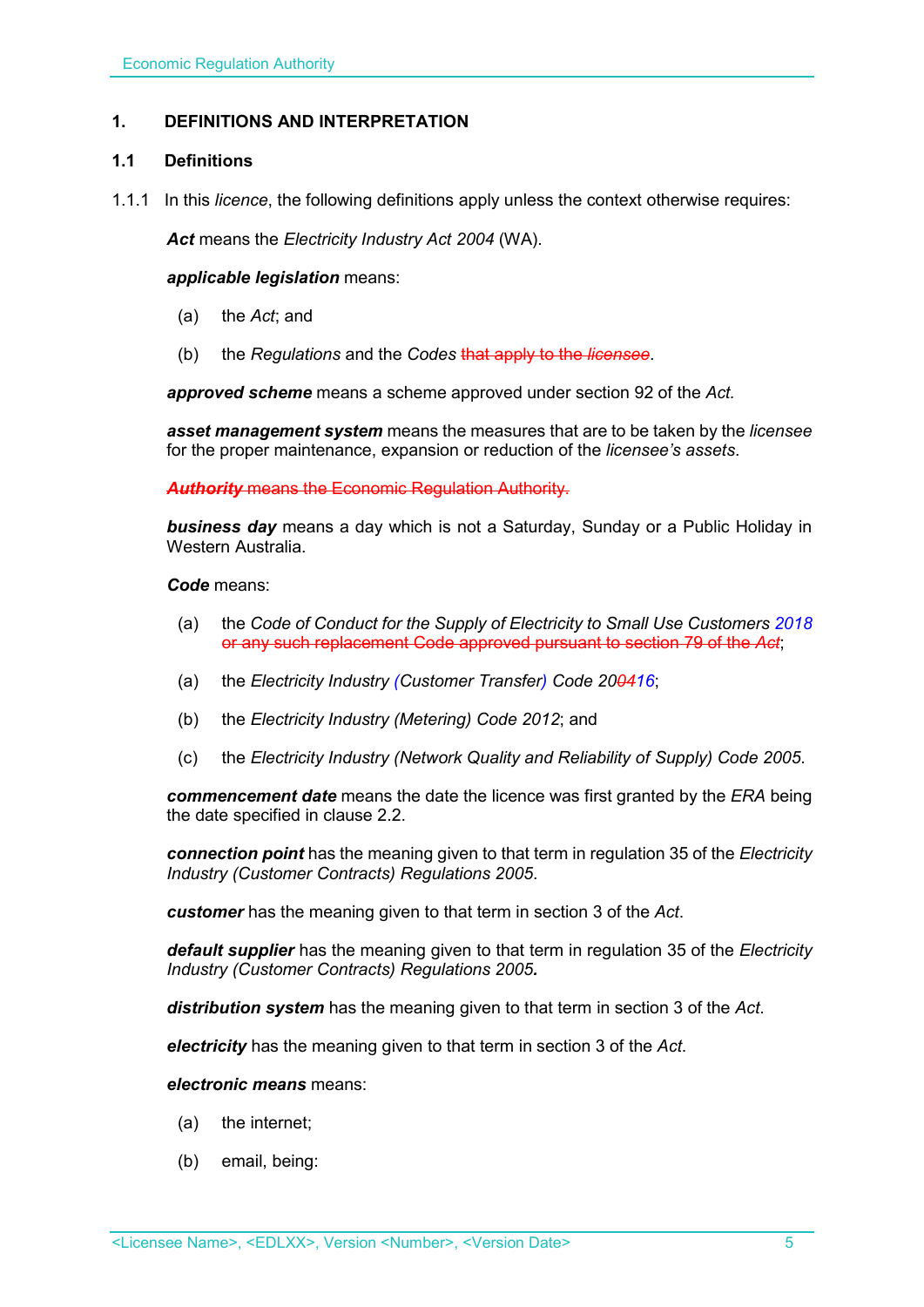- (i) in relation to the *ERA*, the *ERA's* email address as notified to the *licensee*; and
- (ii) in relation to the *licensee*, the email address specified in the licence application or other such email address as notified in writing to the *ERA*; or
- (iii) any other similar means,

but does not include facsimile or telephone.

*ERA* means the Economic Regulation Authority.

*expiry date* means the date specified in clause 2.3*.*

*individual performance standards* mean any standards prescribed by the *ERA* for an individual *licensee* pursuant to clause 5.2 of the *licence*.

*interruption* means the temporary unavailability of supply from the *distribution system* to a *customer* but does not include disconnection.

#### *licence* means:

- (a) this document (excluding the title page and the second page of this document);
- (b) any Schedules to this document; and
- (c) any individual *performance standards* approved by the *ERA* pursuant to clause 5.2.

*licence area* is the area stated in clause 2.5 of this *licence.*

*licensee* means <Licensee Name>, <ABN/ACN Number> .

*licensee's assets* means the *licensee*'s *distribution system*, *transmission system* or *generating works* (as the case may be).

*notice* means a written notice, agreement, consent, direction, representation, advice, statement or other communication required or given pursuant to, or in connection with, this *licence*.

*operate* has the meaning given to that term in section 3 of the *Act*.

*performance audit* means an audit of the effectiveness of measures taken by the *licensee* to meet the *performance criteria* in this *licence*.

#### *performance criteria* means:

- (a) the terms and conditions of the *licence*; and
- (b) any other relevant matter in connection with the *applicable legislation* that the *ERA* determines should form part of the *performance audit*.

*priority restoration register* means a register, process or document that determines the order of restoration of power in the event of an unplanned *interruption*.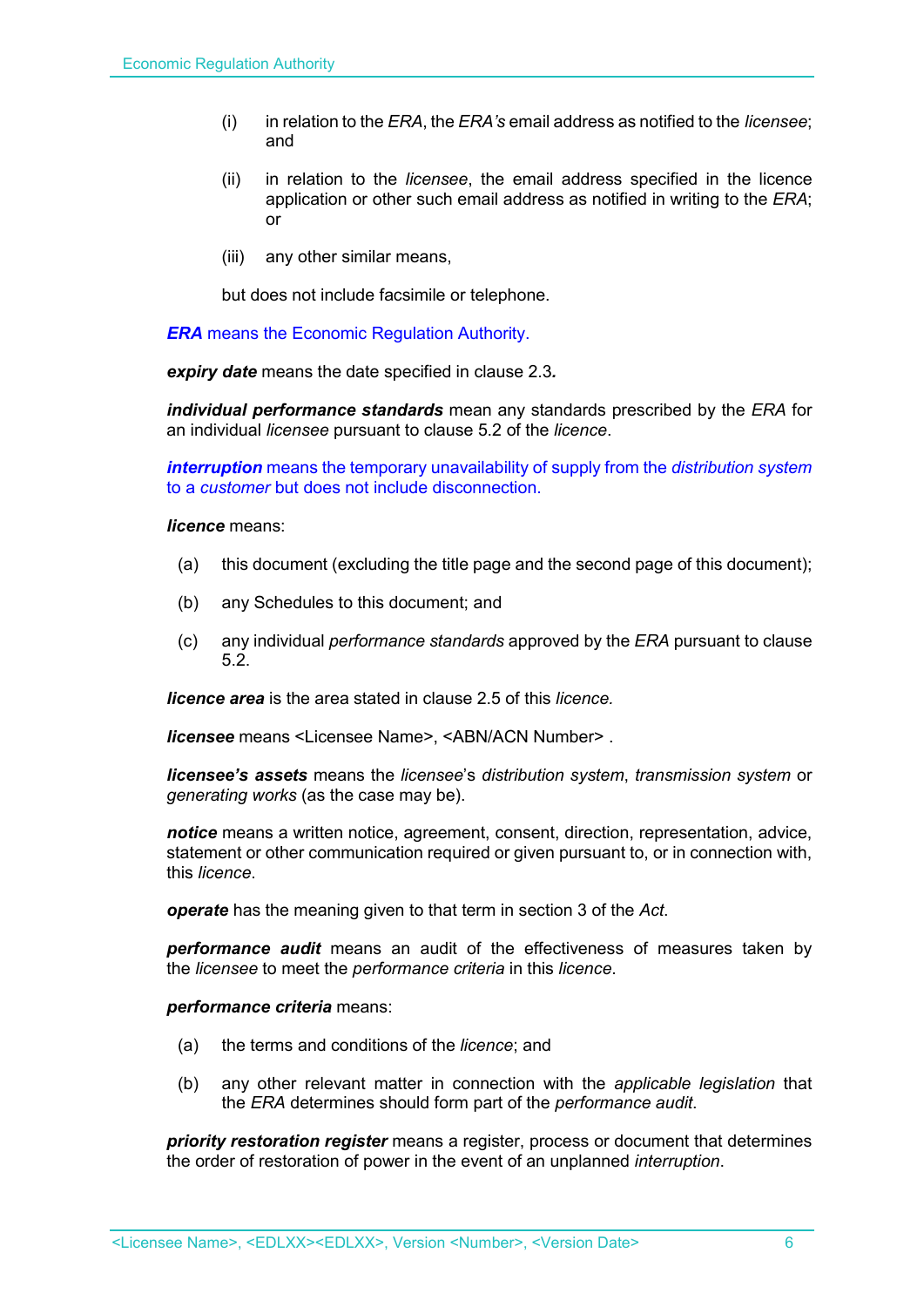**publish** in relation to a report or information means either:

- (a) posting the report or information on the *licensee's* website; or
- (b) sending the report or information to the *ERA* to be published on the *ERA's* website.

#### *Regulations* means:

- (a) *Economic Regulation Authority (Licensing Funding) Regulations 2014*;
- (b) *Electricity Industry (Code of Conduct) Regulations 2005*;
- (c) *Electricity Industry (Customer Contracts) Regulations 2005*;
- (d) *Electricity Industry (Licence Conditions) Regulations 2005*;
- (e) *Electricity Industry (Obligation to Connect) Regulations 2005*; and
- (f) *Electricity Industry (Ombudsman Scheme) Regulations 2005.*

*related body corporate* has the meaning given to that term in section 50 of the *Corporations Act 2001 (Cwth)*.

*reviewable decision* means a decision by the *ERA* pursuant to:

- (a) clause 13.2 3.8.3;
- (b) clause 14.2 5.1.5;
- (c) clause 14.4 5.1.7;
- (d) clause 17.3 5.2.2;
- (e) clause 20.5 5.3.2; or
- (f) clause 20.7 5.3.4.

of this *licence*.

*small use customer* has the same meaning as the meaning given to "customer" in section 47 of the *Act*.

*supply* has the meaning given to that term in section 3 of the *Act*.

*version* date means the date on which the *licence* was last amended pursuant to clause 3.1 or clause 3.2.

#### **1.2 Interpretation**

1.2.1 A reference in this *licence* to any *applicable legislation* includes, unless the context otherwise requires, any statutory modification, amendment, replacement or reenactment of that *applicable legislation*.

# **2. LICENCE AUTHORISATION**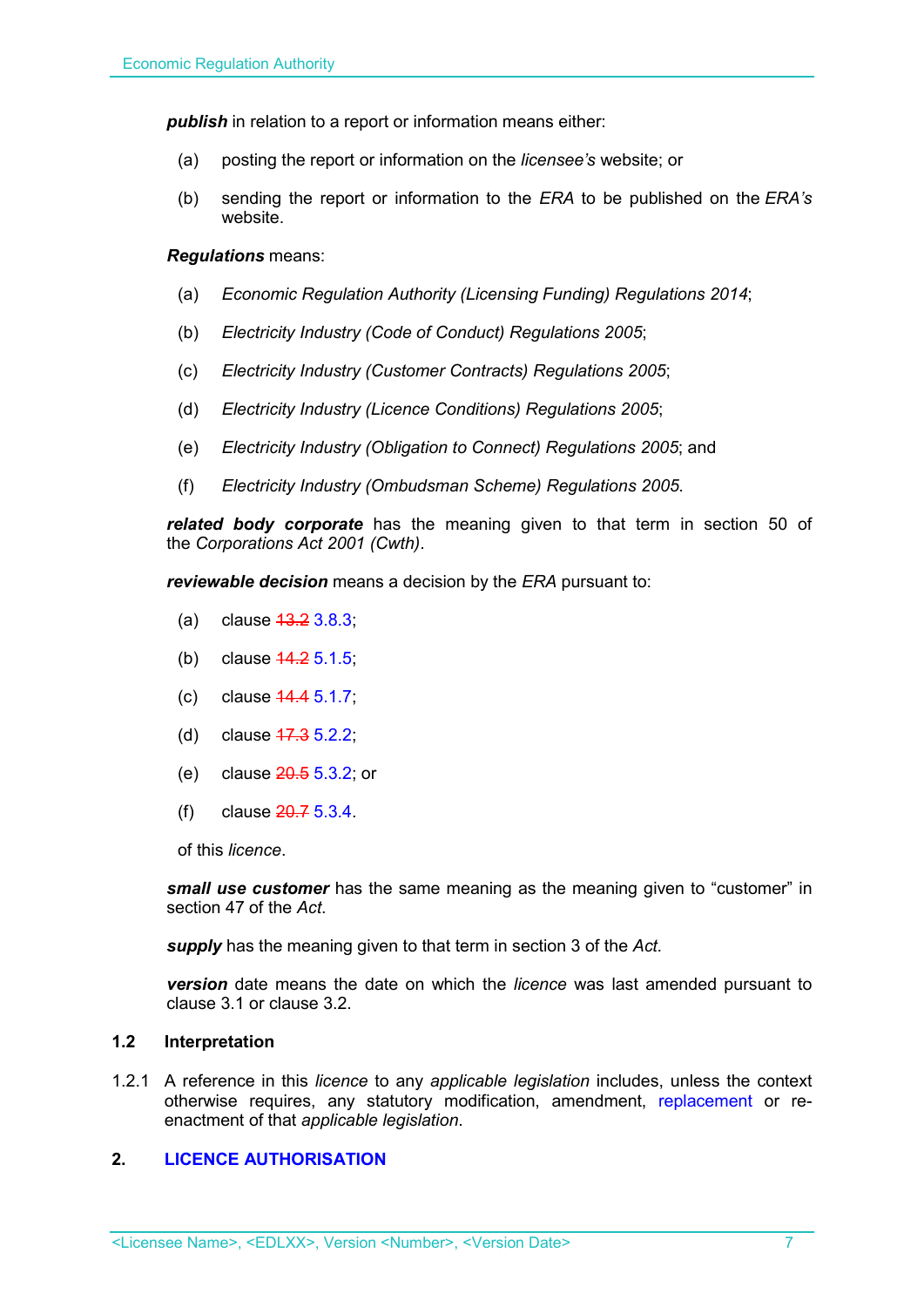# **2.1 Activities authorised under this licence**

2.1.1 The *licensee* is granted a licence for the *licence area* to construct and *operate* a new *distribution system* or *operate* an existing *distribution system* in accordance with the terms and conditions of this *licence*.

#### **2.2 Commencement date**

2.2.1 <insert date>

#### **2.3 Expiry date**

2.3.1 <insert expiry date>

# **2.4 Term [Section 15 of the Act]**

- 2.4.1 This *licence* commences on the *commencement date* and continues until the earlier of:
	- (g) the cancellation of the *licence* pursuant to clause 3.5 of this *licence*;
	- (h) the surrender of the *licence* pursuant to clause 3.6 of this *licence*; or
	- (i) the *expiry date*.

#### **2.5 Licence area**

2.5.1 The *licence area* is set out in plan(s):

ERA-EL-XXX

- 2.5.2 The *licence area* plan(s) is provided in Schedule 2.
- **3. LICENCE ADMINISTRATION**
- **3.1 Amendment of licence by the licensee [Section 21 of the Act]**
- 3.1.1 The *licensee* may apply to the *ERA* to amend the *licence* in accordance with the *Act.*
- **3.2 Amendment of licence by the ERA [Section 22 of the Act]**
- 3.2.1 Subject to any *applicable legislation*, the *ERA* may amend the *licence* at any time in accordance with this clause.
- 3.2.2 Before amending the *licence* under clause 3.2.1, the *ERA* must:
	- (a) provide the *licensee* with written *notice* of the proposed amendments under consideration by the *ERA*;
	- (b) allow 15 *business days* for the *licensee* to make submissions on the proposed amendments; and
	- (c) take into consideration those submissions.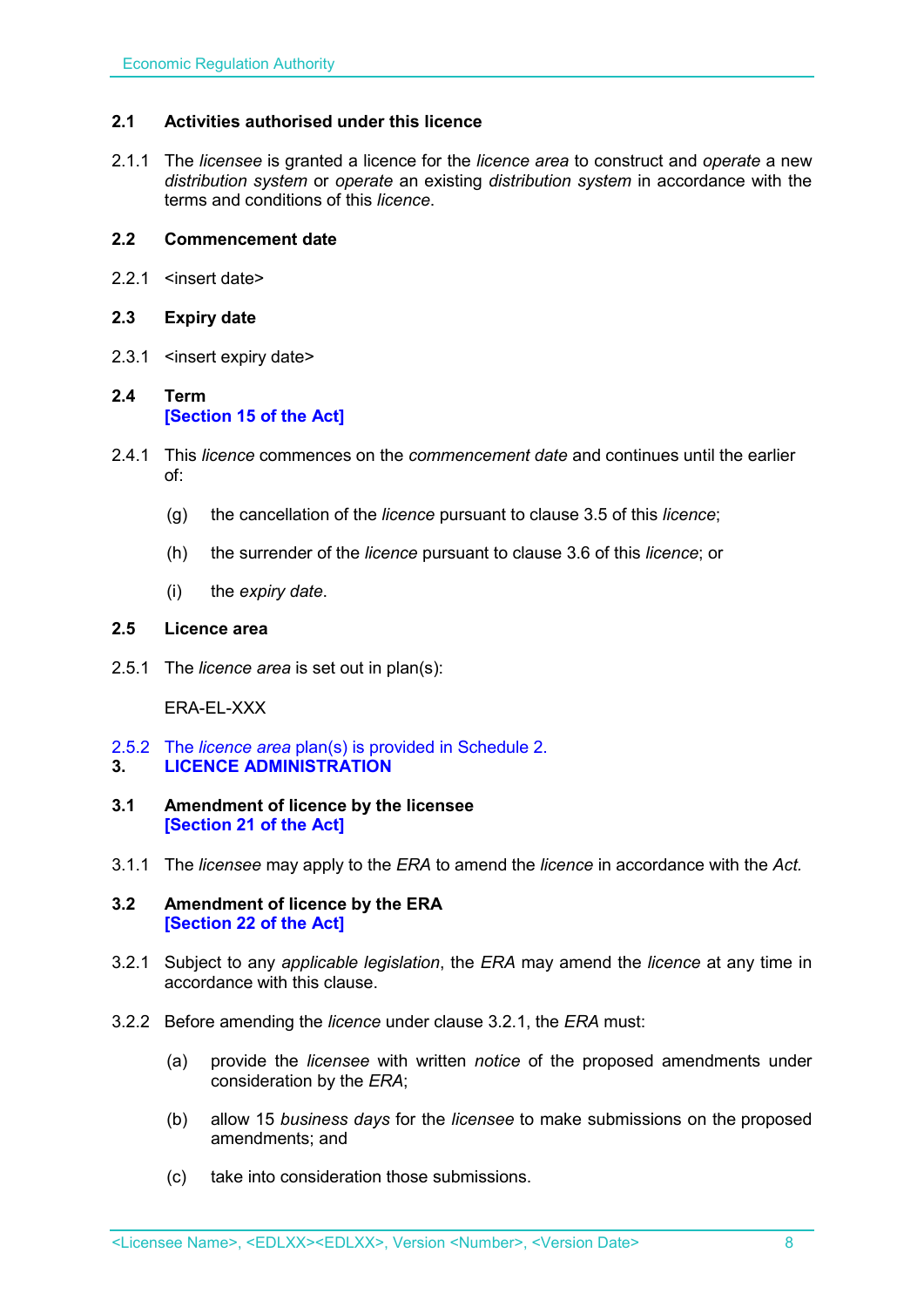- 3.2.3 This clause also applies to the substitution of the existing *licence*.
- 3.2.4 For avoidance of doubt, the *licensee* will not have to pay a fee for amendments under clause 3.2.1.
- **3.3 Transfer of licence [Section 18 of the Act]**
- 3.3.1 This *licence* may be transferred only in accordance with the *Act.*
- **3.4 Renewal of licence [Section 16 of the Act]**
- 3.4.1 This *licence* may be renewed only in accordance with the *Act*.

#### **3.5 Cancellation of licence [Section 35 of the Act]**

3.5.1 This *licence* may be cancelled only in accordance with the *Act*.

#### **3.6 Surrender of licence [Schedule 1 of the Act]**

- 3.6.1 The *licensee* may only surrender the *licence* pursuant to this clause 3.6.
- 3.6.2 If the *licensee* intends to surrender the *licence* the *licensee* must, by *notice* in writing to the *ERA*:
	- (a) set out the date that the *licensee* wishes the surrender of the *licence* to be effective; and
	- (b) set out the reasons why the *licensee* wishes to surrender the *licence*, including the reasons why it would not be contrary to the public interest for the surrender of the *licence* to be effective on the date set out in the *notice*.
- 3.6.3 Upon receipt of the *notice* from the *licensee* pursuant to clause 3.6.2, the *ERA* will publish the *notice*.
- 3.6.4 Notwithstanding clause 3.6.2, the surrender of the *licence* will only take effect on the later of the day that:
	- (a) the *ERA* publishes a notice of the surrender in the Western Australian Government Gazette, such date to be at the discretion of the *ERA*; and
	- (b) the *licensee* hands back the *licence* to the *ERA*.
- 3.6.5 The *licensee* will not be entitled to a refund of any fees by the *ERA*.

#### **3.7 Notices**

- 3.7.1 Unless otherwise specified, all *notices* must be in writing.
- 3.7.2 A *notice* will be regarded as having been sent and received:
	- (a) when delivered in person to the addressee; or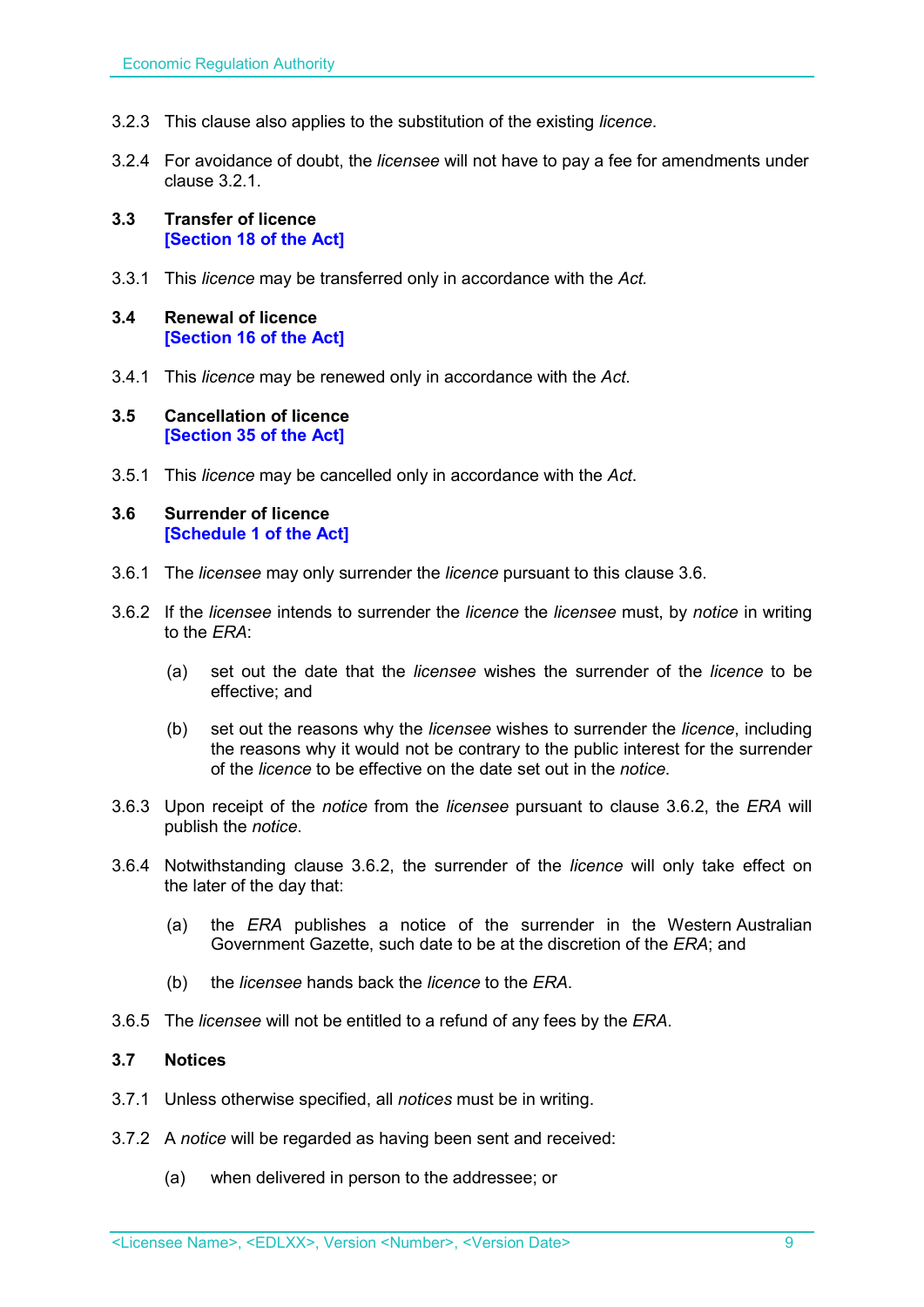- (b) three *business days* after the date of posting if the *notice* is posted in Western Australia; or
- (c) five *business days* after the date of posting if the *notice* is posted outside Western Australia; or
- (d) if sent by facsimile when, according to the sender's transmission report, the *notice* has been successfully received by the addressee; or
- (e) if sent by *electronic means* when, according to the sender's electronic record, the *notice* has been successfully sent to the addressee.

# **3.8 Publishing information**

- 3.8.1 The *ERA* may direct the *licensee* to *publish*, within a specified timeframe, any information it considers relevant in connection with the *licensee* or the performance by the *licensee* of its obligations under this *licence*.
- 3.8.2 Subject to clause 3.8.3, the *licensee* must *publish* the information referred to in clause 3.8.1.
- 3.8.3 If the *licensee* considers that the information is confidential it must:
	- (a) immediately notify the *ERA*; and
	- (b) seek a review of the *ERA's* decision in accordance with clause 3.9.
- 3.8.4 Once it has reviewed the decision, the *ERA* will direct the *licensee* in accordance with the review to:
	- (a) *publish* the information;
	- (b) *publish* the information with the confidential information removed or modified; or
	- (c) not *publish* the information.

#### **3.9 Review of the ERA's decisions**

- 3.9.1 The *licensee* may seek a review of a *reviewable decision* by the *ERA* pursuant to this *licence* in accordance with the following procedure:
	- (a) the *licensee* shall make a submission on the subject of the *reviewable decision* within 10 *business days* (or other period as approved by the *ERA*) of the decision; and
	- (b) the *ERA* will consider the submission and provide the *licensee* with a written response within 20 *business days*.
- 3.9.2 For avoidance of doubt, this clause does not apply to a decision of the *ERA* pursuant to the *Act*, nor does it restrict the *licensee's* right to have a decision of the *ERA* reviewed in accordance with the *Act*.

# **4. GENERAL LICENCE OBLIGATIONS**

# **4.1 Compliance with applicable legislation**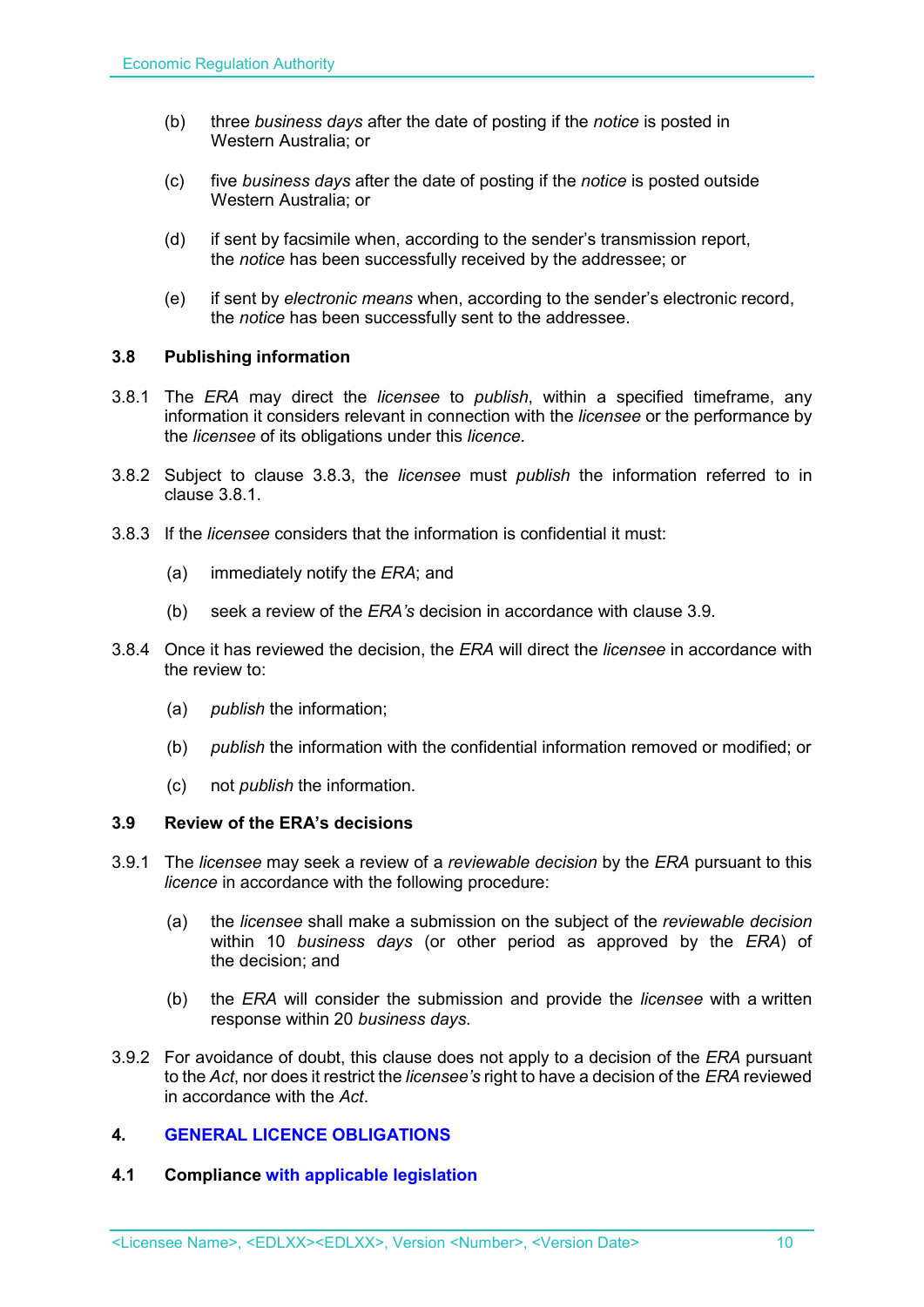4.1.1 Subject to any modifications or exemptions granted pursuant to the *Act*, the *licensee* must comply with any *applicable legislation*.

# **4.2 Fees**

4.2.1 The *licensee* must pay the applicable fees and charges in accordance with the *Regulations*.

#### **4.3 Accounting records [Schedule 1 of the Act]**

4.3.1 The *licensee* and any *related body corporate* must maintain accounting records that comply with standards issued by the Australian Accounting Standards Board or equivalent International Accounting Standards.

#### **4.4 Reporting a change in circumstances**

- 4.4.1 The *licensee* must report to the *ERA*:
	- (a) if the *licensee* is under external administration as defined by the *Corporations Act 2001 (Cwth)* within 2 *business days* of such external administration occurring; or
	- (b) if the *licensee*:
		- (i) experiences a change in the *licensee's* corporate, financial or technical circumstances upon which this *licence* was granted; and
		- (ii) the change may materially affect the *licensee's* ability to perform its obligations under this *licence*,

within 10 *business days* of the change occurring; or

- (c) if the:
	- (i) *licensee's* name;
	- (ii) *licensee's* ABN; or
	- (iii) *licensee's* address,

changes, within 10 *business days* of the change occurring.

#### **4.5 Provision of information [Schedule 1 of the Act]**

4.5.1 The *licensee* must provide to the *ERA,* in the manner and form described by the *ERA,*  specified information on any matter relevant to the operation or enforcement of the *licence*, the operation of the licensing scheme provided for in Part 2 of the *Act*, or the performance of the *ERA's* functions under that Part.

# **5. AUDITS AND PERFORMANCE REPORTING OBLIGATIONS**

**5.1 Asset management system [Section 14 of the Act]**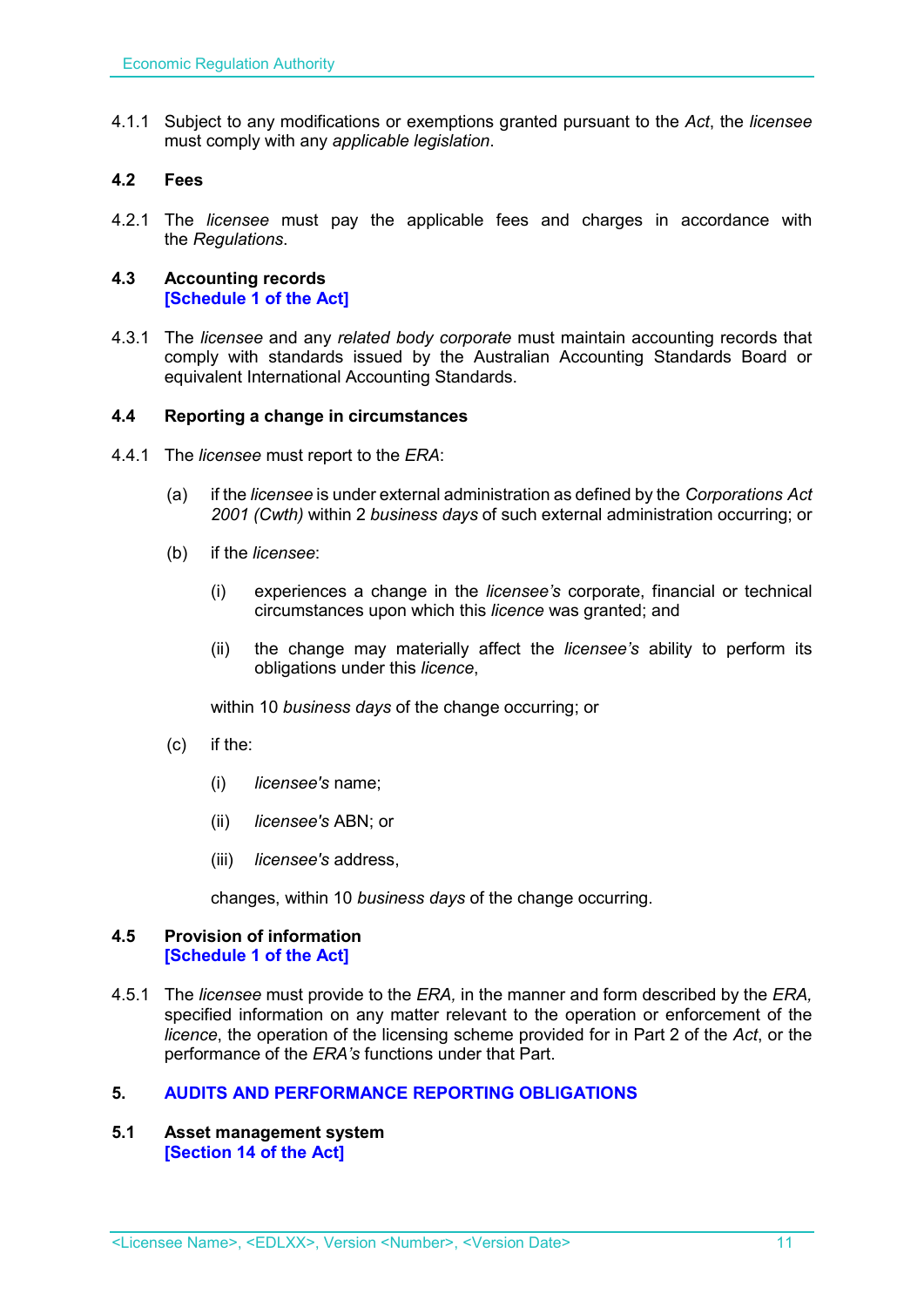- 5.1.1 The *licensee* must provide for an *asset management system* in respect of the *licensee's assets*.
- 5.1.2 The *licensee* must notify the *ERA* of the details of the *asset management system* within five *business days* from the later of:
	- (a) the commencement date; and
	- (b) the completion of construction of the *licensee's assets*.
- 5.1.3 The *licensee* must notify the *ERA* of any substantial change to the *asset management system* within ten *business days* of such change.
- 5.1.4 The *licensee* must provide the *ERA* with a report by an independent expert, acceptable to the *ERA*, as to the effectiveness of the *asset management system* not less than once in every period of 24 months calculated from the *commencement date (*or any longer period that the *ERA* allows by *notice* in writing).
- 5.1.5 The *licensee* must comply, and must require the *licensee's* expert to comply, with the *ERA's* standard audit guidelines.
- 5.1.6 The *licensee* may seek a review of any of the requirements of the *ERA*'s standard audit guidelines dealing with the *asset management system* in accordance with clause 3.9.
- 5.1.7 The review of the *asset management system* must be conducted by an independent expert approved by the *ERA*. If the *licensee* fails to nominate an independent expert within one month of the date that the review of the *asset management system* was due, or the independent expert nominated by the *licensee* is rejected on two successive occasions by the *ERA*, the *ERA* may choose an independent expert to conduct the review of the *asset management system*.

#### **5.2 Individual performance standards**

- 5.2.1 Performance standards are contained in *applicable legislation*.
- 5.2.2 The *ERA* may prescribe *individual performance standards* applying to the *licensee* in respect of the *licensee's* obligations under this *licence* or the *applicable legislation*.
- 5.2.3 Before approving any *individual performance standards* under this clause, the *ERA* will:
	- (a) provide the *licensee* with a copy of the proposed *individual performance standards*;
	- (b) allow 15 *business days* for the *licensee* to make submissions on the proposed *individual performance standards*; and
	- (c) take into consideration those submissions.
- 5.2.4 Once approved by the *ERA*, the *individual performance standards* are included as additional *terms and conditions* to this *licence*.

#### **5.3 Performance audit [Section 13 of the Act]**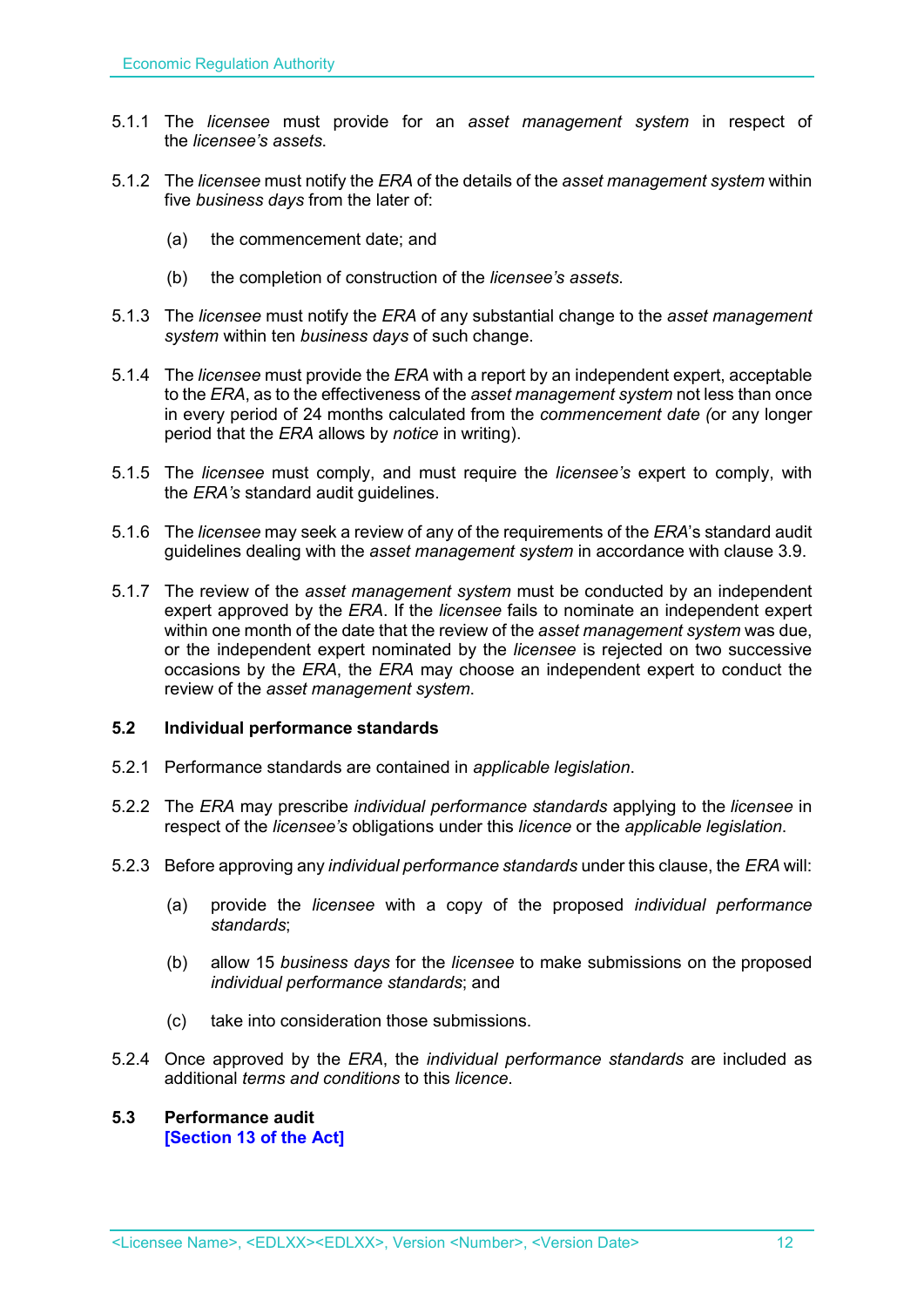- 5.3.1 The *licensee* must, unless otherwise notified in writing by the *ERA*, provide the *ERA* with a *performance audit* within 24 months after the *commencement date*, and every 24 months thereafter.
- 5.3.2 The *licensee* must comply, and must require the *licensee's* auditor to comply, with the *ERA's* standard audit guidelines.
- 5.3.3 The *licensee* may seek a review of any of the requirements of the *ERA*'s standard audit guidelines in accordance with clause 3.9.
- 5.3.4 The *performance audit* must be conducted by an independent auditor approved by the *ERA*. If the *licensee* fails to nominate an auditor within one month of the date that the *performance audit* was due, or the auditor nominated by the *licensee* is rejected on two successive occasions by the *ERA*, the *ERA* may choose an independent auditor to conduct the *performance audit*.

# **6. CUSTOMERS**

# **6.1 Approved Scheme [Section 101 of the Act]**

- 6.1.1 The *licensee* must not *supply electricity to small use customers* unless the *licensee* is:
	- (a) a member of an *approved scheme*; and
	- (b) bound by, and compliant with, any decision or direction of the electricity ombudsman under the *approved scheme*.

# **6.2 Determination of Default Supplier**

6.2.1 The *licensee* must determine, from time to time, the *default supplier* for each *connection point* that connects to a *distribution system* operated by the *licensee.*

# **6.3 Marketers**

Not Used.

#### **6.4 Customer Contracts [Section 54 of the Act]**

Not Used.

#### **6.5 Amending the Standard Form Contract [Section 52 of the Act]**

Not Used.

# **6.6 Directions by the ERA to amend Standard Form Contract [Section 53 of the Act]**

Not Used.

**6.7 Supplier of Last Resort [Section 76 of the Act]**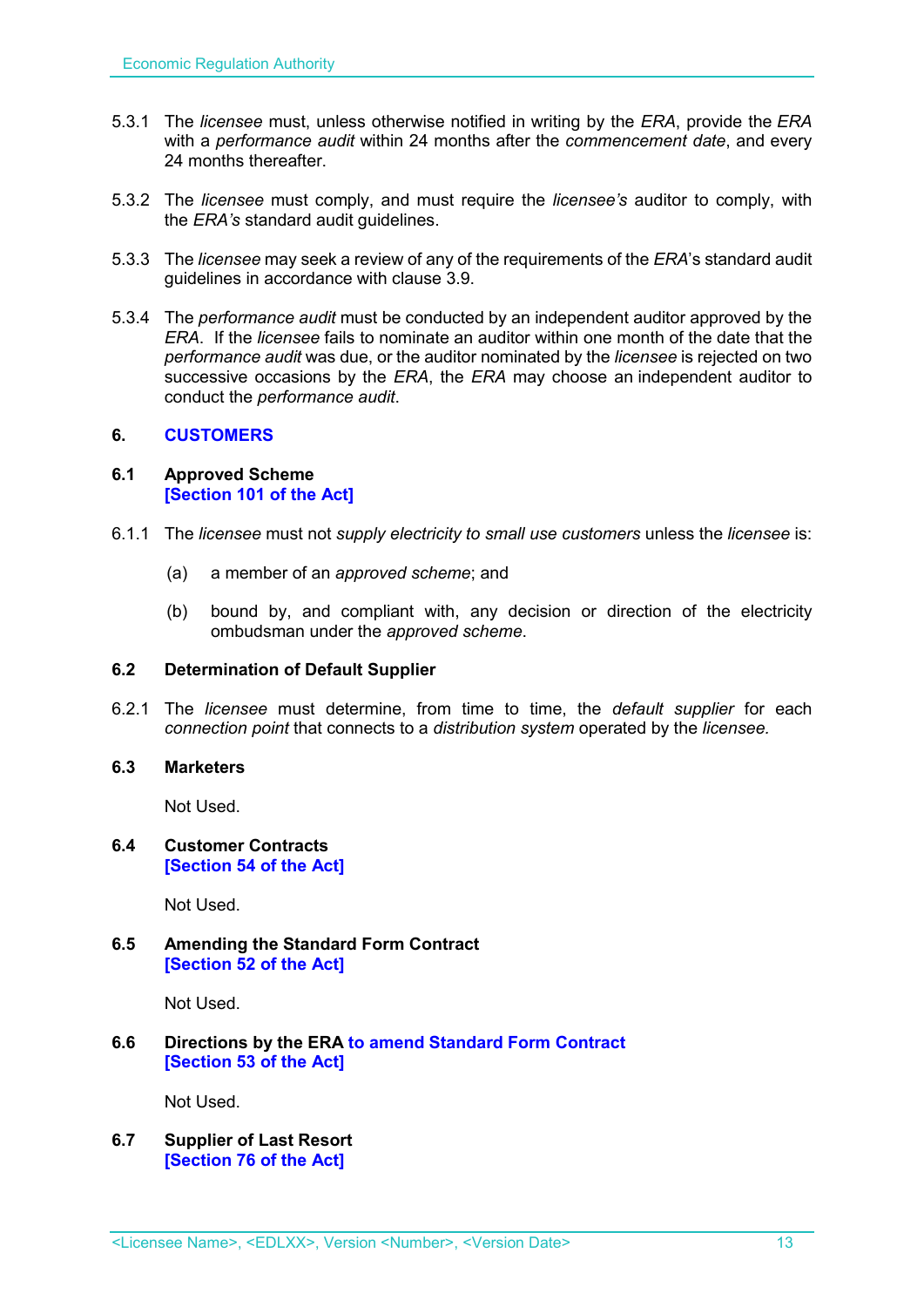Not Used.

# **6.8 Notification of Last Resort**

Not Used.

# **6.9 Priority Restoration Register**

- 6.9.1 The *licensee* must create and maintain a *priority restoration register.*
- 6.9.2 The *priority restoration register* must relate to all *customers* of the *licensee* including but not limited to *small use customers.*
- 6.9.3 The *priority restoration register* must comply with any criteria determined by the Minister.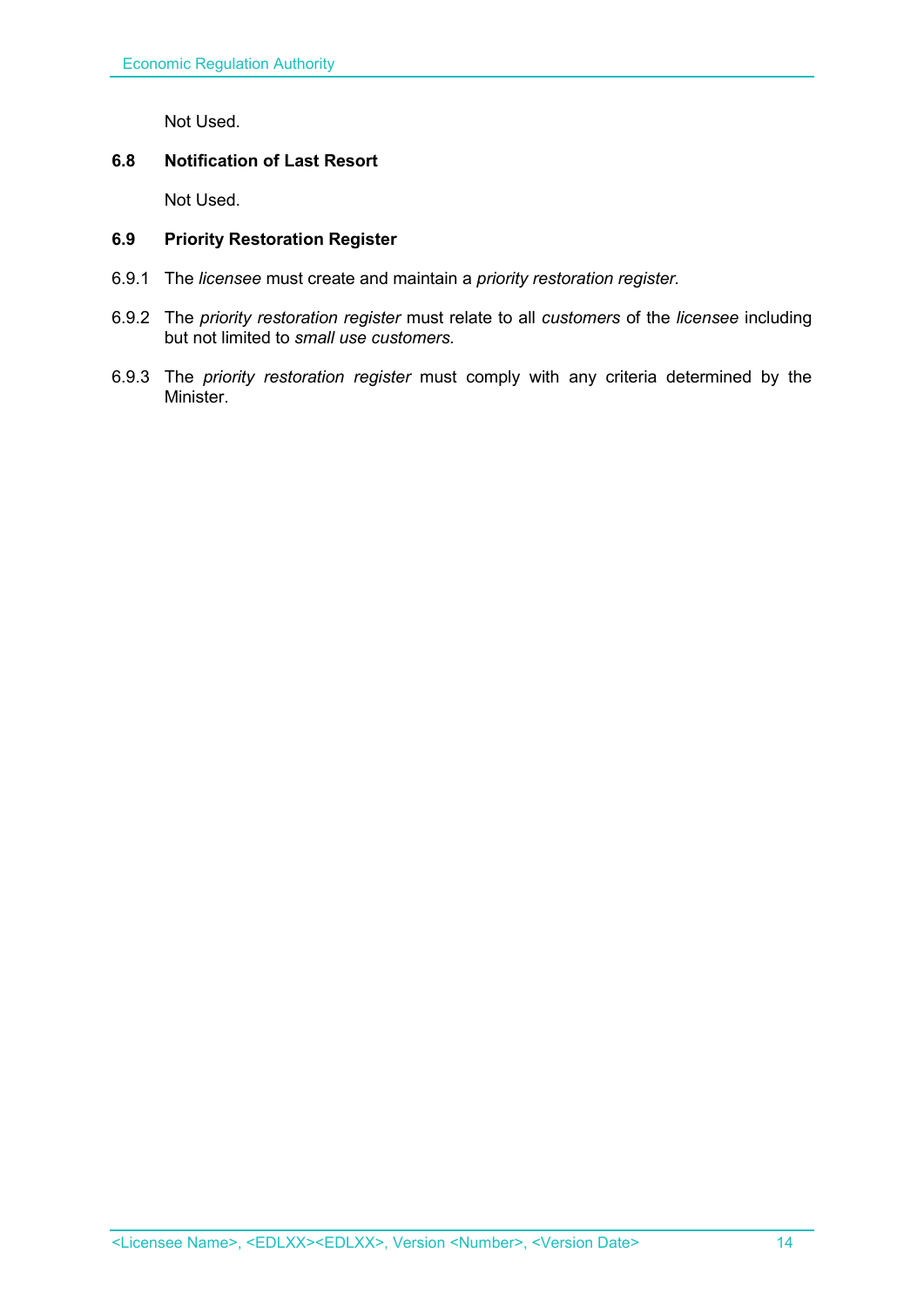# **Schedule 1 – Additional Licence Clauses**

# **(Not Used)**

<Licensee Name>, <EDLXX>, Version <Number>, <Version Date> 15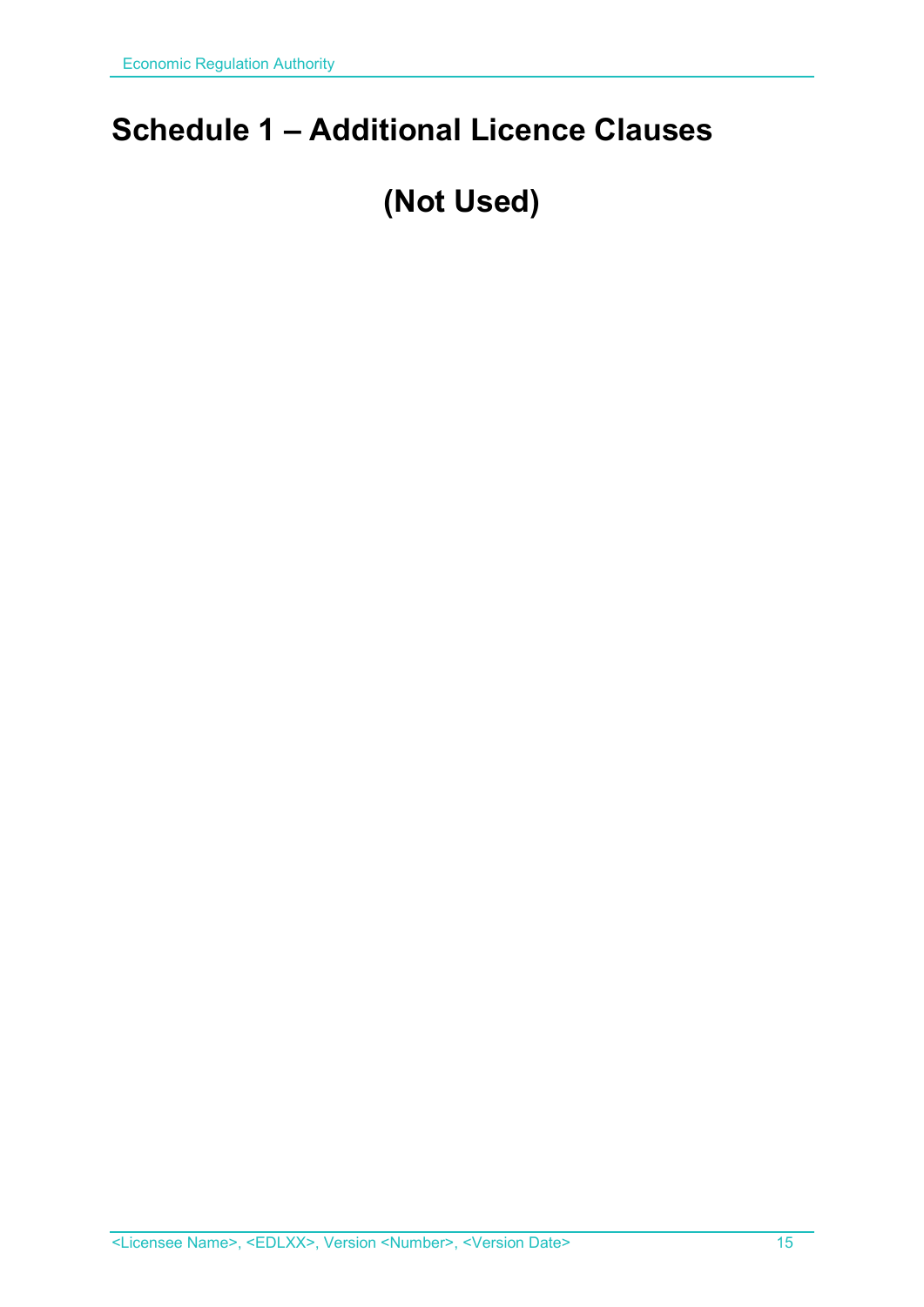# **Schedule 2 – Licence Area MapsPlans**